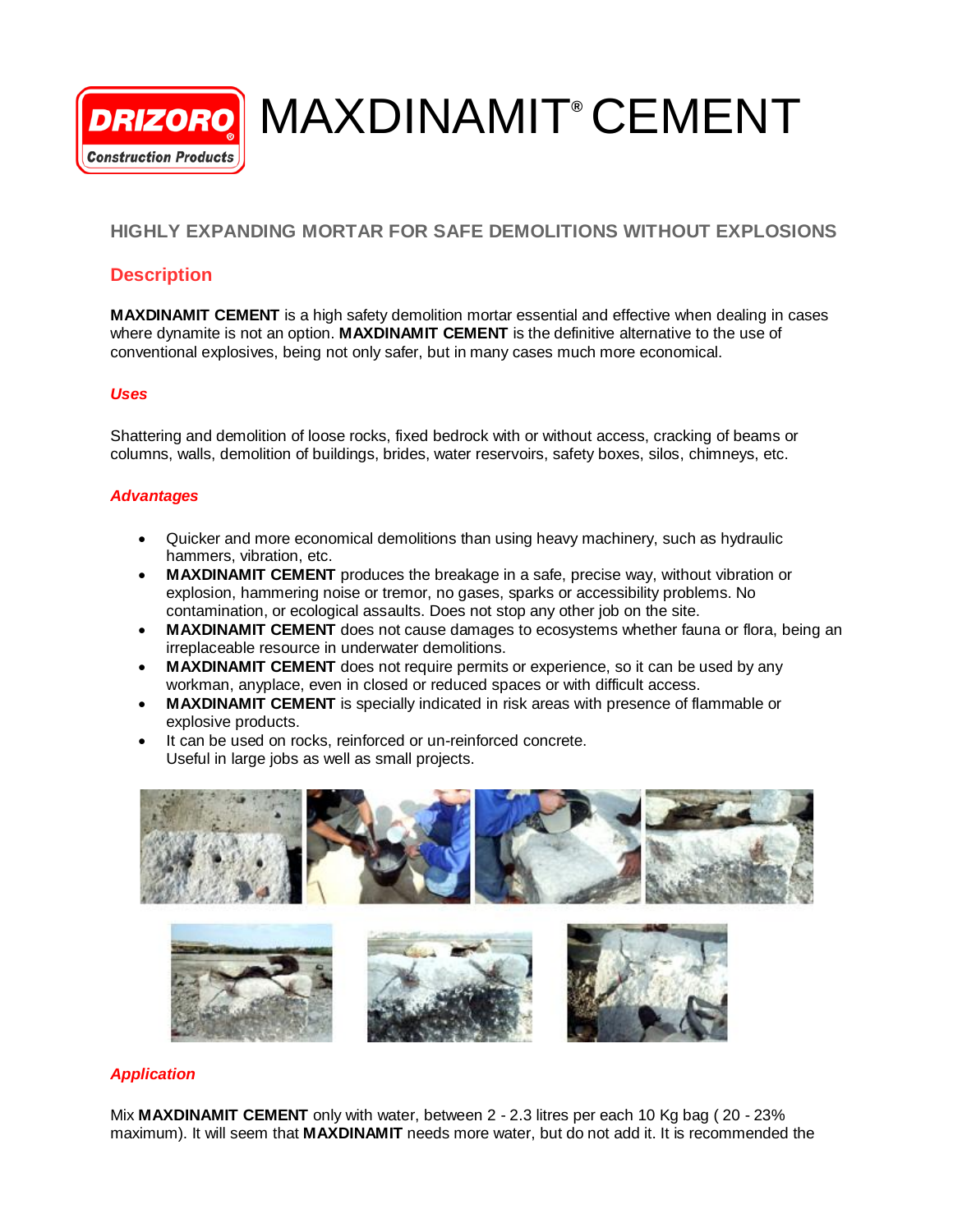use of a very powerful mixer with low revolutions to achieve a better mixture and speediness. Always add the water to the powder. It is recommended that the container for mixing has double volume that the powder to mix. Mixture must be lump free. Once starting the mixture you have 5 minutes to make it and pour the mortar into the drill.

The length of the drill must be almost the whole of the element to break without passing it in order to avoid that material comes out from the bottom. Never exceed 1.8 metres. Minimum length of the drill must be 5 times its diameter.

The maximum diameter of the drill must be 40 mm when ambient temperature is below 22 °C, and 35 mm when temperature is higher. Do not apply above 35 ºC and below 5ºC.

The temperature of water must not exceed 10ºC when ambient temperature is higher than 22ºC. When temperature is lower than 22ºC, mixing water can be between 10 - 20ºC.

For temperature above 30ºC, protect **MAXDINAMIT CEMENT** in a cool place.

For temperature above 25ºC, do not mix more than 10 kg each time.

The coverage for lineal meter for 40 mm drills is 2.14 kg. of product, and for 35 mm drills 1.67 kg.

When filling the drills you must allow a space without filling in the edges about 2 to 3 cm.

It is advisable to follow above mentioned instructions for applying **MAXDINAMIT,** and avoid the blow-out, sudden explosion of volcanic type.

Once the drills are filled with **MAXDINAMIT**, do not allow people or public passing in that area. Use protection glasses and gloves. Do not look directly drill filled in the first 8 hours.

| <b>Type of substrate</b>                                        |                          | <b>Standard separation between drills</b><br>(in mm)                                      |             | <b>Consumption kg/m3</b> |
|-----------------------------------------------------------------|--------------------------|-------------------------------------------------------------------------------------------|-------------|--------------------------|
|                                                                 |                          | Diam. 30 mm.                                                                              | Diam 40 mm. |                          |
| <b>Exposed rock</b>                                             | <b>Soft</b>              | $360 - 480$                                                                               | $480 - 640$ | $3.5 - 5.5$              |
|                                                                 | <b>Medium</b>            | $300 - 390$                                                                               | $400 - 520$ | $4.8 - 8.5$              |
|                                                                 | <b>Hard</b>              | $180 - 330$                                                                               | $240 - 440$ | $7.5 - 11.0$             |
| <b>Bedrock (2 exposed</b><br>faces)                             | <b>Soft</b>              | $300 - 450$                                                                               | $400 - 600$ | $5.5 - 11.0$             |
|                                                                 | <b>Medium</b>            | $240 - 360$                                                                               | $320 - 480$ | $8.5 - 15.7$             |
|                                                                 | Hard                     | $150 - 300$                                                                               | $200 - 400$ | $10.0 - 21.0$            |
| <b>Concrete</b>                                                 | <b>Non</b><br>reinforced | $300 - 400$                                                                               | $400 - 600$ | $5,6 - 11,0$             |
|                                                                 | <b>Reinforced</b>        | $150 - 240$                                                                               | $200 - 320$ | $21,0 - 35,0$            |
| A trial test is advisable in the case of<br>reinforced concrete |                          | The consumption of MAXDINAMIT CEMENT will vary<br>depending on the existing reinforcement |             |                          |

Filling of horizontal holes: There are several alternatives.

- a.-: One of the most simple procedures would be to drill the holes with a slight incline to be filled in a conventional way.
- b.- Pack **MAXDINAMIT CEMENT** using plastic tubes forming cartridges.
- c.- Force **MAXDINAMIT CEMENT** into the drill by means of a pump and plugging the whole with a quick setting mortar such as **MAXREST** or **MAXPLUG**, plaster or rubber stoppers, with two holes, one for filling in and the other to allowing the air to escape and for controlling the filling.

Filling of water filled holes: It is necessary to use polyethylene bag or tube of a slightly larger diameter than the drill hole. After introducing all the way down the hole, it is filled with **MAXDINAMIT CEMENT** inside through a plastic tube.

Filling of vertical holes: Pour **MAXDINAMIT CEMENT** directly from the drum or use a funnel or similar. Fill approximately until 2 cm. from the edge. For large jobs and for a more comfortable application a pump can be used.

**MAXDINAMIT CEMENT** will begin to work immediately. The cracking will occur between 12 to 48 hours after placing. The maximum expansion will be achieved on the fourth day.

Plan for the demolition keeping in mind that the slowest operation is the drilling, and establishing an operative cycle in such a way that the removal of rubble is begun on the fourth day.

For absolutely successful results, it is necessary that the drilling has been done correctly.